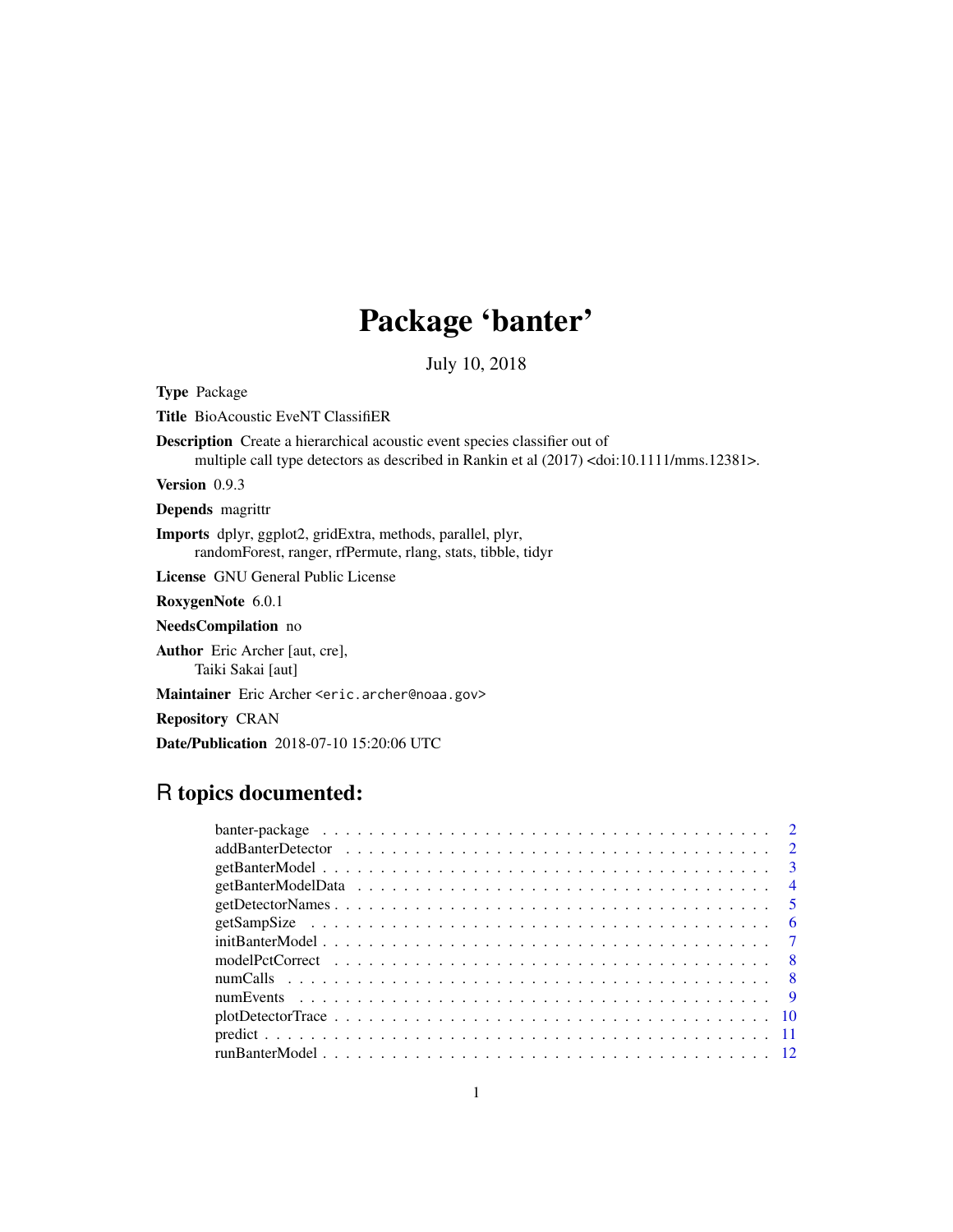<span id="page-1-0"></span>

## **Index** [15](#page-14-0)

banter-package *BioAcoustic EveNT ClassifiER*

## Description

banter

<span id="page-1-1"></span>addBanterDetector *Add a BANTER Detector Model*

## Description

Add a detector model to a BANTER classifier.

#### Usage

```
addBanterDetector(x, data, name, three, samplesize = 1, importance = FALSE,num.cores = NULL)
```

```
removeBanterDetector(x, name)
```
## Arguments

| $\mathsf{x}$ | a banter_model object.                                                                                     |
|--------------|------------------------------------------------------------------------------------------------------------|
| data         | detector data.frame or named list of detector data.frames. If a data.frame, then<br>name must be provided. |
| name         | detector name.                                                                                             |
| ntree        | number of trees.                                                                                           |
| sampsize     | number or fraction of samples to use in each tree.                                                         |
| importance   | retain importance scores in model? Defaults to FALSE and will be ignored if<br>num.coreS > 1.              |
| num.cores    | number of cores to use for Random Forest model.                                                            |

## Value

a [banter\\_model](#page-0-0) object with the detector model added or removed.

#### Author(s)

Eric Archer <eric.archer@noaa.gov>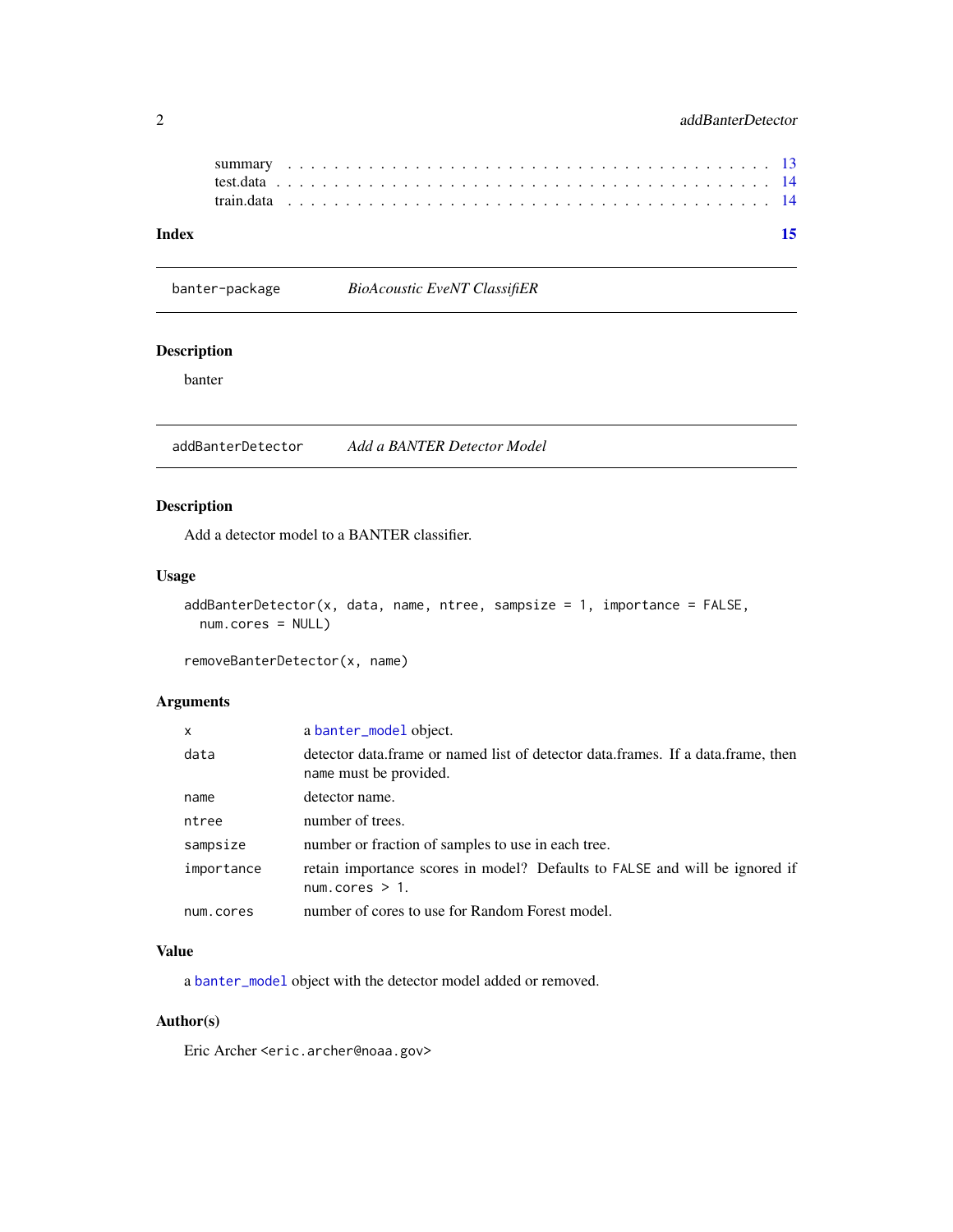## <span id="page-2-0"></span>getBanterModel 3

## Examples

```
data(train.data)
# initialize BANTER model with event data
bant.mdl <- initBanterModel(train.data$events)
# add the 'bp' (burst pulse) detector model
bant.mdl <- addBanterDetector(
  x = bant.mdl,
  data = train.data$detectors$bp,
 name = "bp",ntree = 50, sampsize = 1, num.cores = 1
\mathcal{L}bant.mdl
# remove the 'bp' detector model
bant.mdl <- removeBanterDetector(bant.mdl, "bp")
bant.mdl
```
getBanterModel *Extract Random Forest Model*

#### Description

Extract BANTER event or detector Random Forest model.

## Usage

```
getBanterModel(x, model = "event")
```
## Arguments

| X     | a banter_model object.                                                    |
|-------|---------------------------------------------------------------------------|
| model | name of model to extract. Default is "event" to summarize the event-level |
|       | model. Can also be name of a detector.                                    |

## Value

a [randomForest](#page-0-0) model object.

## Author(s)

Eric Archer <eric.archer@noaa.gov>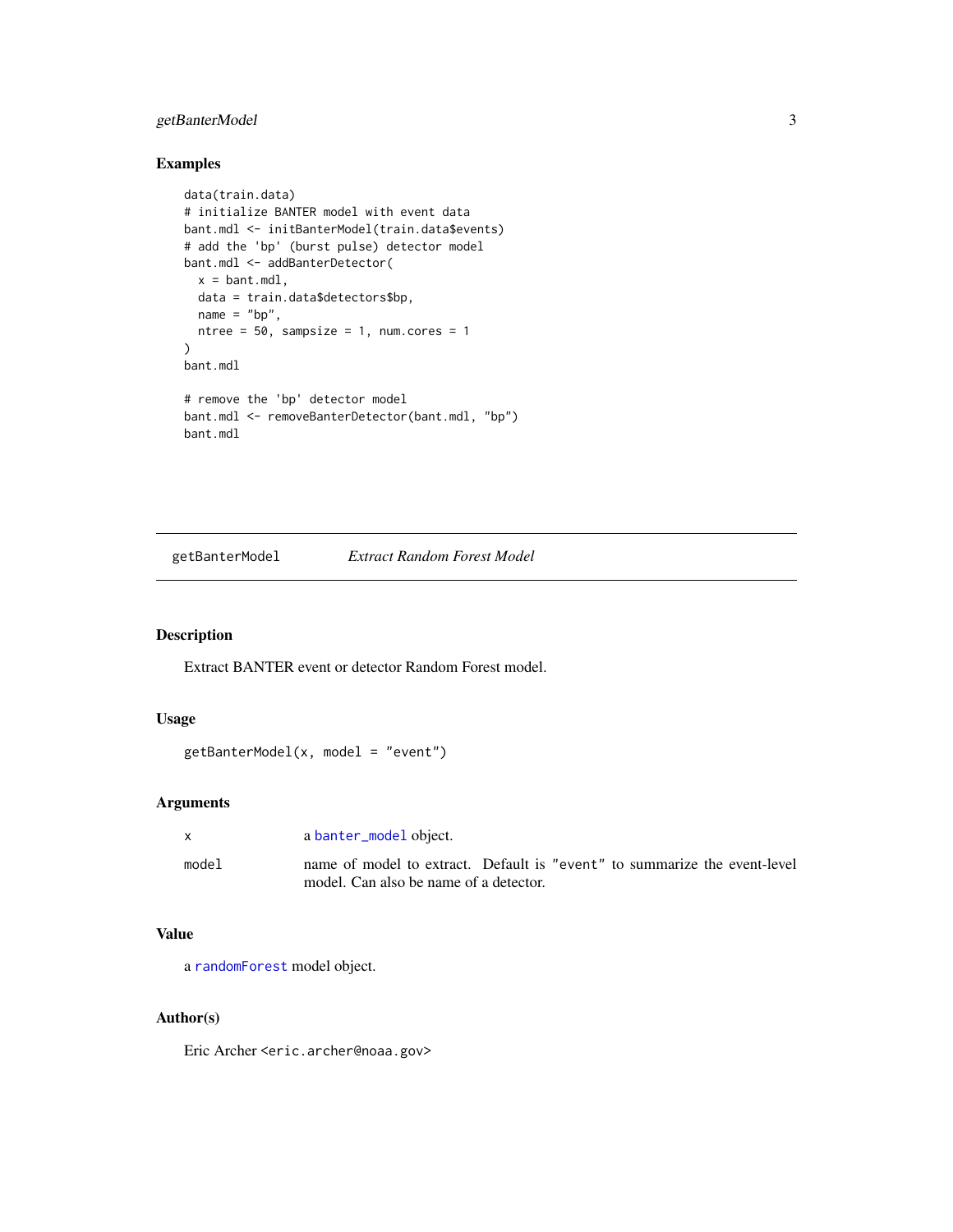## Examples

```
data(train.data)
# initialize BANTER model with event data
bant.mdl <- initBanterModel(train.data$events)
# add all detector models
bant.mdl <- addBanterDetector(
  bant.mdl, train.data$detectors,
 ntree = 50, sampsize = 1, num.cores = 1
)
# run BANTER event model
bant.mdl <- runBanterModel(bant.mdl, ntree = 1000, sampsize = 1)
# extract the event randomForest model
library(randomForest)
event.rf <- getBanterModel(bant.mdl)
event.rf
# extract the burst pulse (bp) detector model
bp.rf <- getBanterModel(bant.mdl, "bp")
bp.rf
```
getBanterModelData *Extract Random Forest Model Data*

## Description

Extract BANTER event data used for the Random Forest model.

#### Usage

```
getBanterModelData(x)
```
#### Arguments

x a [banter\\_model](#page-0-0) object.

#### Value

a [randomForest](#page-0-0) model object.

#### Author(s)

Eric Archer <eric.archer@noaa.gov>

<span id="page-3-0"></span>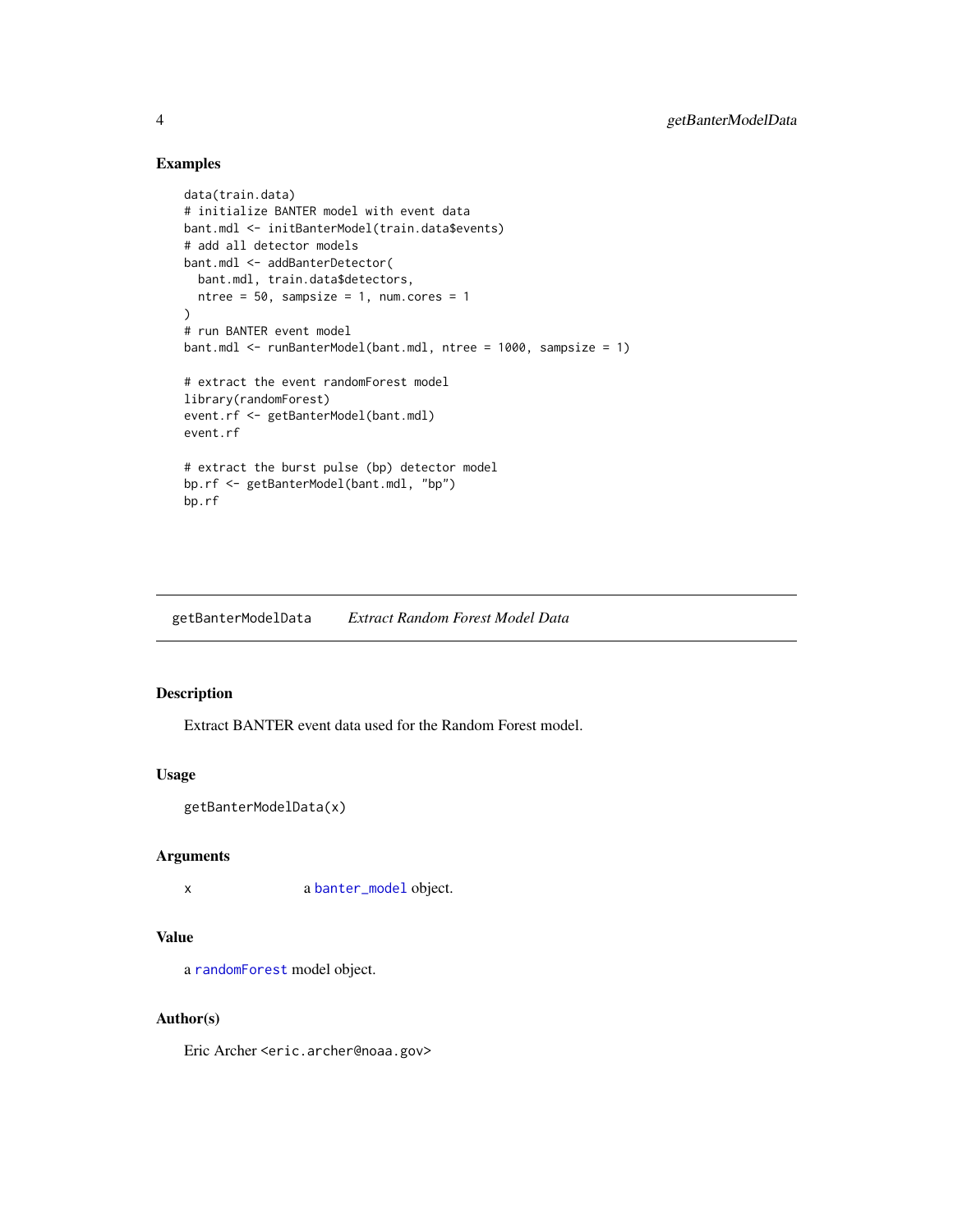## <span id="page-4-0"></span>getDetectorNames 5

### Examples

```
data(train.data)
# initialize BANTER model with event data
bant.mdl <- initBanterModel(train.data$events)
# add all detector models
bant.mdl <- addBanterDetector(
  bant.mdl, train.data$detectors,
  ntree = 50, sampsize = 1, num.cores = 1
\mathcal{L}# run BANTER event model
bant.mdl <- runBanterModel(bant.mdl, ntree = 1000, sampsize = 1)
event.df <- getBanterModelData(bant.mdl)
head(event.df)
```
getDetectorNames *Detector Names*

#### Description

Return names of detectors loaded in BANTER model.

#### Usage

getDetectorNames(x)

#### Arguments

x a [banter\\_model](#page-0-0) object.

#### Value

a vector of names.

#### Author(s)

Eric Archer <eric.archer@noaa.gov>

#### Examples

```
data(train.data)
# initialize BANTER model with event data
bant.mdl <- initBanterModel(train.data$events)
# add all detector models
bant.mdl <- addBanterDetector(
  bant.mdl, train.data$detectors,
  ntree = 50, sampsize = 1, num.cores = 1
)
```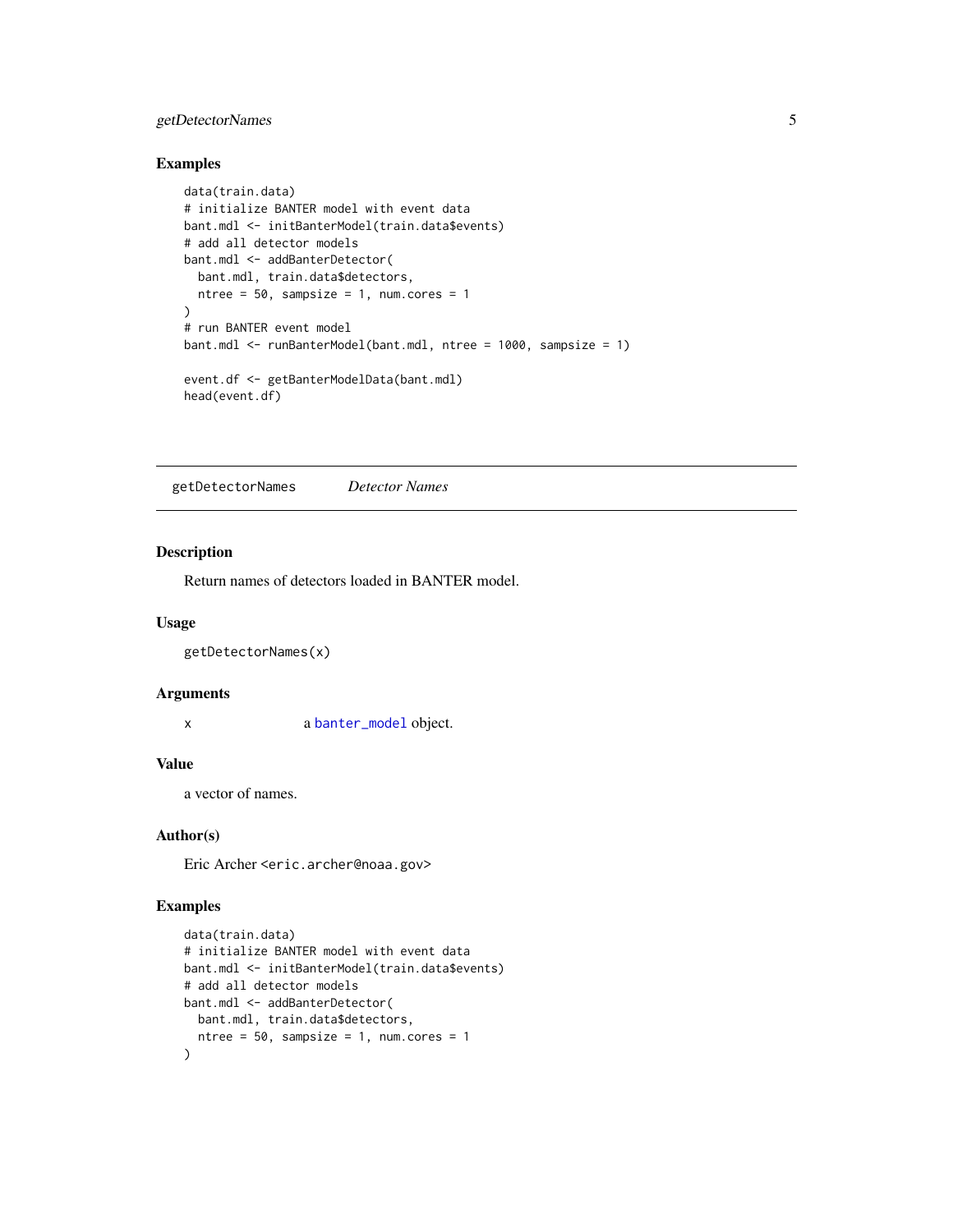<span id="page-5-0"></span>getDetectorNames(bant.mdl)

getSampSize *Sample Size*

#### Description

Return sample size used for a BANTER model.

#### Usage

getSampSize(x, model = "event")

#### Arguments

|       | a banter_model object.                                                    |
|-------|---------------------------------------------------------------------------|
| model | name of model to extract. Default is "event" to summarize the event-level |
|       | model. Can also be name of a detector.                                    |

#### Value

a vector of sample sizes.

#### Author(s)

Eric Archer <eric.archer@noaa.gov>

#### Examples

```
data(train.data)
# initialize BANTER model with event data
bant.mdl <- initBanterModel(train.data$events)
# add all detector models
bant.mdl <- addBanterDetector(
 bant.mdl, train.data$detectors,
  ntree = 50, sampsize = 2, num.cores = 1\mathcal{L}# run BANTER event model
bant.mdl <- runBanterModel(bant.mdl, ntree = 1000, sampsize = 1)
# sample size for the event model
getSampSize(bant.mdl)
# sample size for the burst pulse (bp) detector model
getSampSize(bant.mdl, "bp")
```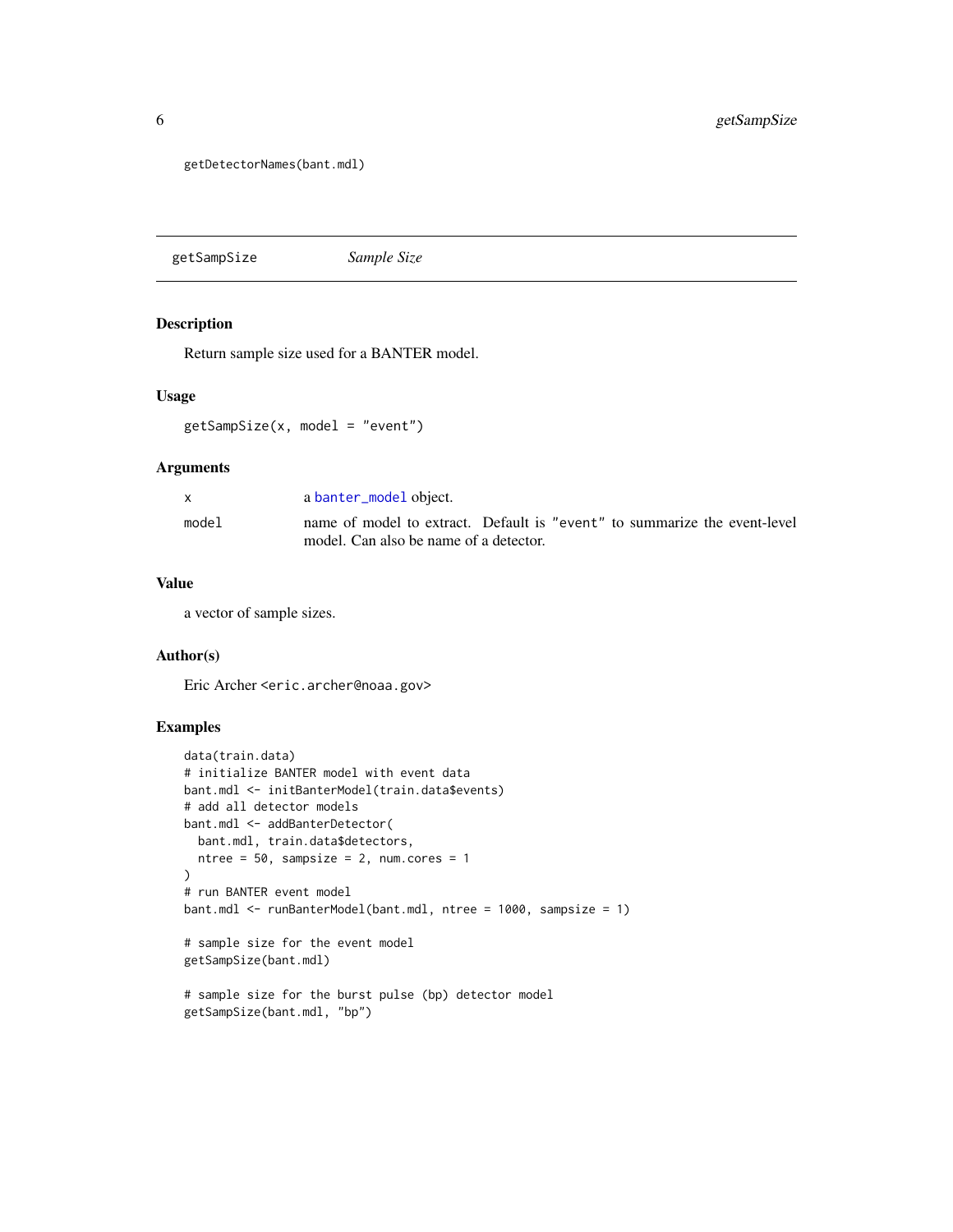<span id="page-6-1"></span><span id="page-6-0"></span>initBanterModel *Initialize BANTER model*

## Description

Initialize a BANTER model with event data.

#### Usage

initBanterModel(x)

## Arguments

x a data.frame of events. Every row is a unique event. Must have columns named event.id and species. All other columns will be used as predictor variables for the BANTER event classifier model.

#### Value

a [banter\\_model](#page-0-0) object without any detector models.

#### Note

Values in the column species are passed through the [make.names](#page-0-0) function on creation to ensure they don't include invalid characters.

#### Author(s)

Eric Archer <eric.archer@noaa.gov>

## Examples

```
data(train.data)
# initialize BANTER model with event data
bant.mdl <- initBanterModel(train.data$events)
bant.mdl
```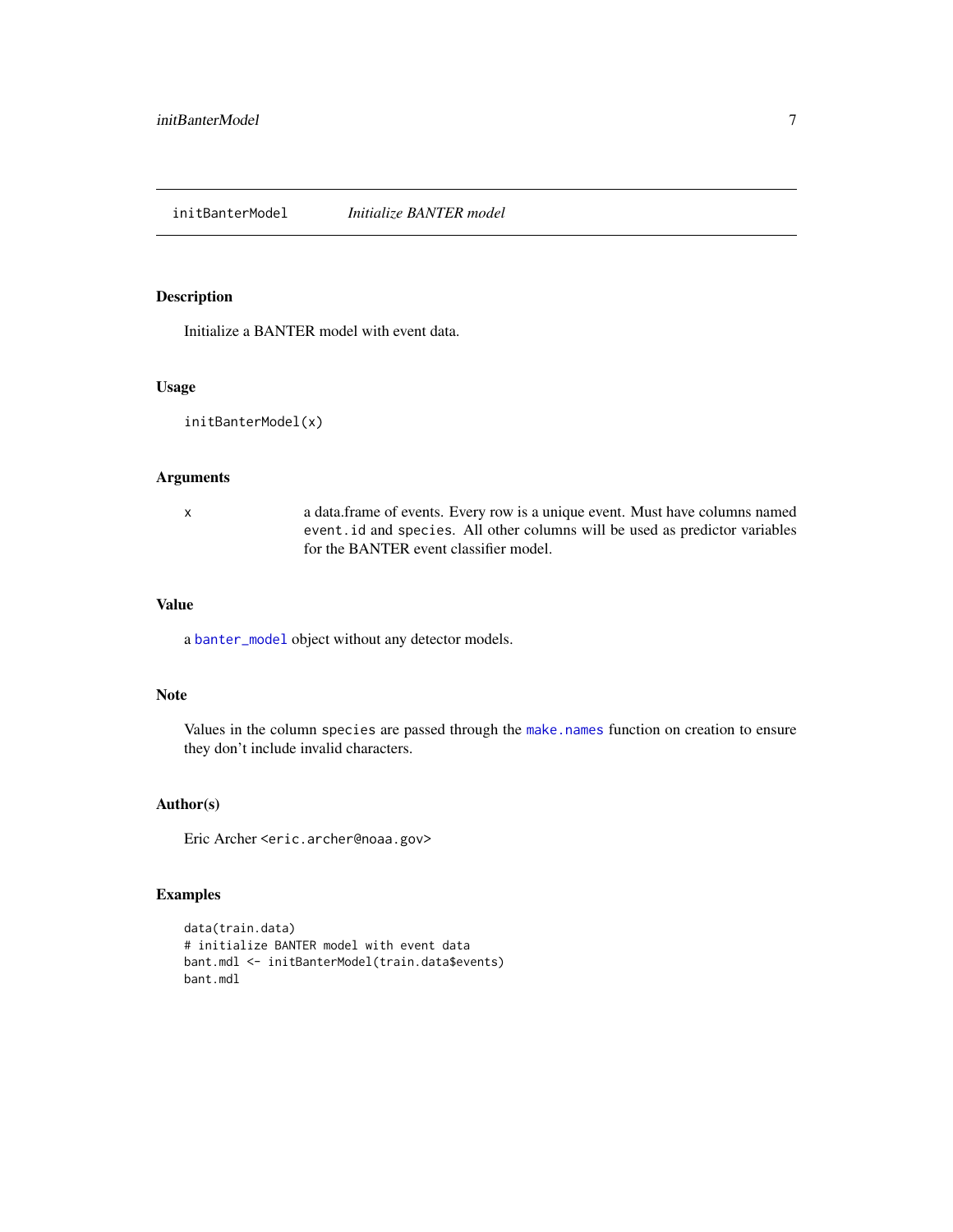<span id="page-7-0"></span>modelPctCorrect *Model Percent Correct*

## Description

Extract percent correctly classified by species for detector and event models.

#### Usage

```
modelPctCorrect(x)
```
#### Arguments

x a [banter\\_model](#page-0-0) object.

#### Value

a data.frame with the percent correctly classified for each model in x.

#### Author(s)

Eric Archer <eric.archer@noaa.gov>

#### Examples

```
data(train.data)
# initialize BANTER model with event data
bant.mdl <- initBanterModel(train.data$events)
# add all detector models
bant.mdl <- addBanterDetector(
  bant.mdl, train.data$detectors,
  ntree = 50, sampsize = 1, num.cores = 1
)
# run BANTER event model
bant.mdl <- runBanterModel(bant.mdl, ntree = 1000, sampsize = 1)
modelPctCorrect(bant.mdl)
```
numCalls *Number and Proportion of Calls*

## Description

Number and proportion of calls in BANTER detector models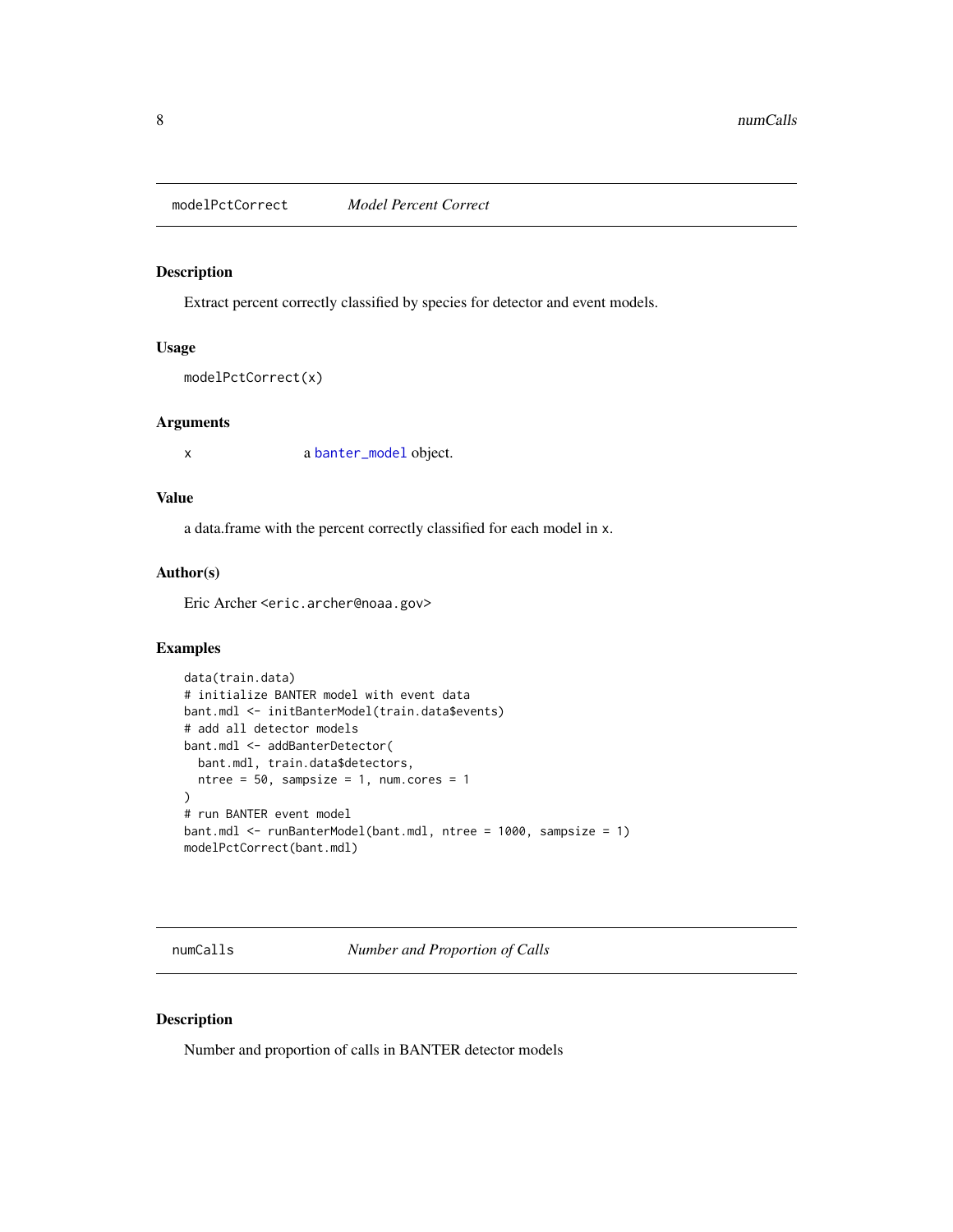#### <span id="page-8-0"></span>numEvents 9

#### Usage

```
numCalls(x, by = c("species", "event"))propCalls(x, by = c("species", "event"))
```
#### Arguments

| X  | a banter_model object.                  |
|----|-----------------------------------------|
| by | return summary by "species" or "event". |

## Author(s)

Eric Archer <eric.archer@noaa.gov>

## Examples

```
data(train.data)
# initialize BANTER model with event data
bant.mdl <- initBanterModel(train.data$events)
# add all detector models
bant.mdl <- addBanterDetector(
  bant.mdl, train.data$detectors,
 ntree = 50, sampsize = 1, num.cores = 1
)
# run BANTER event model
bant.mdl <- runBanterModel(bant.mdl, ntree = 1000, sampsize = 1)
# number of calls by species and event
numCalls(bant.mdl, "species")
numCalls(bant.mdl, "event")
# proportion of calls by species and event
propCalls(bant.mdl, "species")
propCalls(bant.mdl, "event")
```
numEvents *Number of Events*

#### Description

Number of events in BANTER model by species.

#### Usage

numEvents(x, model = "event")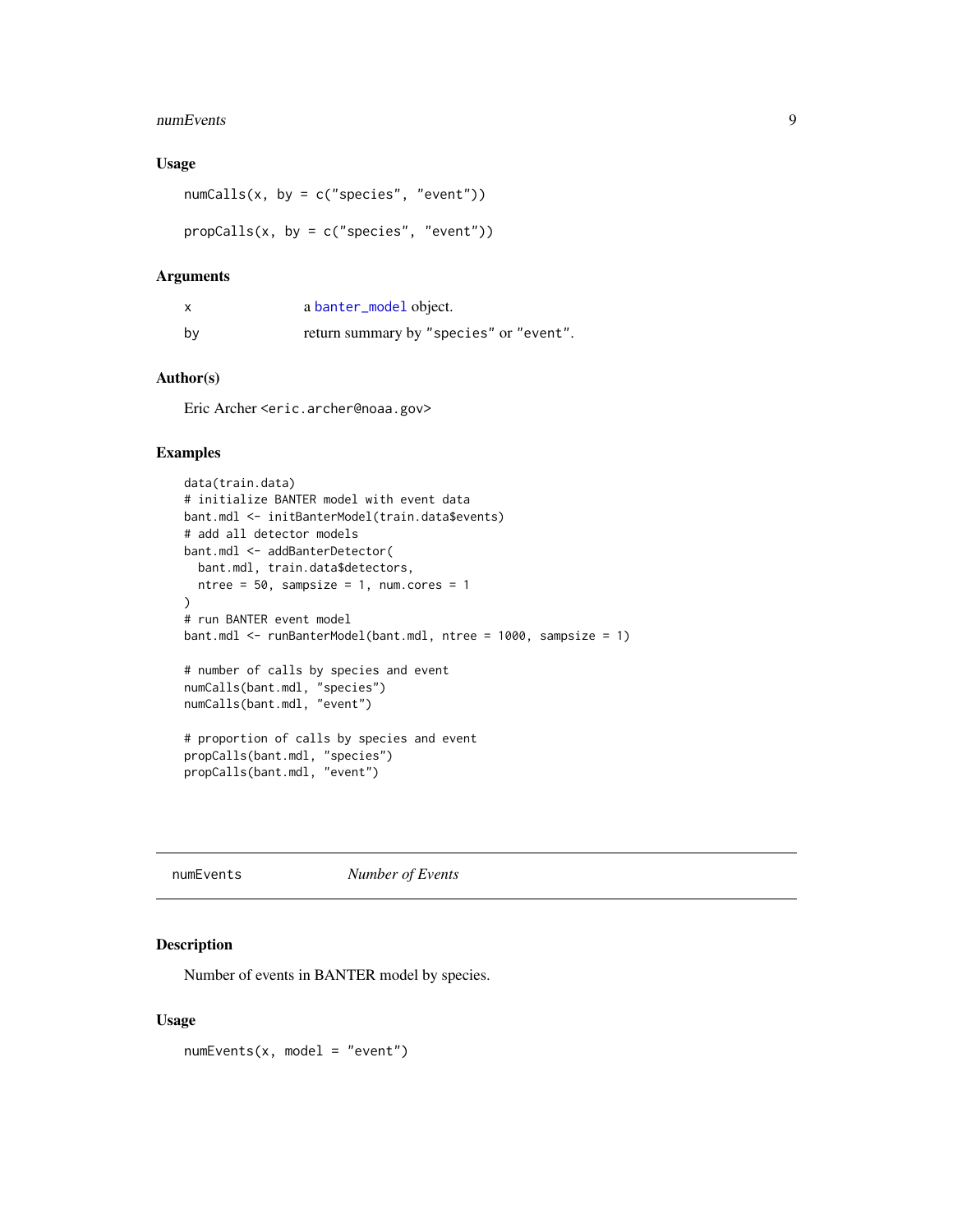#### <span id="page-9-0"></span>Arguments

| $\mathbf{x}$ | a banter_model object.                                                    |
|--------------|---------------------------------------------------------------------------|
| model        | name of model to extract. Default is "event" to summarize the event-level |
|              | model. Can also be name of a detector.                                    |

## Value

a data.frame giving the number of events available for each species.

#### Author(s)

Eric Archer <eric.archer@noaa.gov>

#### Examples

```
data(train.data)
# initialize BANTER model with event data
bant.mdl <- initBanterModel(train.data$events)
# add all detector models
bant.mdl <- addBanterDetector(
  bant.mdl, train.data$detectors,
  ntree = 50, sampsize = 1, num.cores = 1
\mathcal{L}# run BANTER event model
bant.mdl <- runBanterModel(bant.mdl, ntree = 1000, sampsize = 1)
# number of events in event model
numEvents(bant.mdl)
# number of events in burst pulse (bp) detector model
numEvents(bant.mdl, "bp")
```
plotDetectorTrace *Plot BANTER Detector Traces*

## Description

Plot traces of OOB error rates for detector Random Forest models

#### Usage

```
plotDetectorTrace(x, detector = NULL)
```
#### Arguments

| $\mathsf{X}$ | a banter_model object.                                                        |
|--------------|-------------------------------------------------------------------------------|
| detector     | names of models to plot. If set to NULL, traces for all models will be shown. |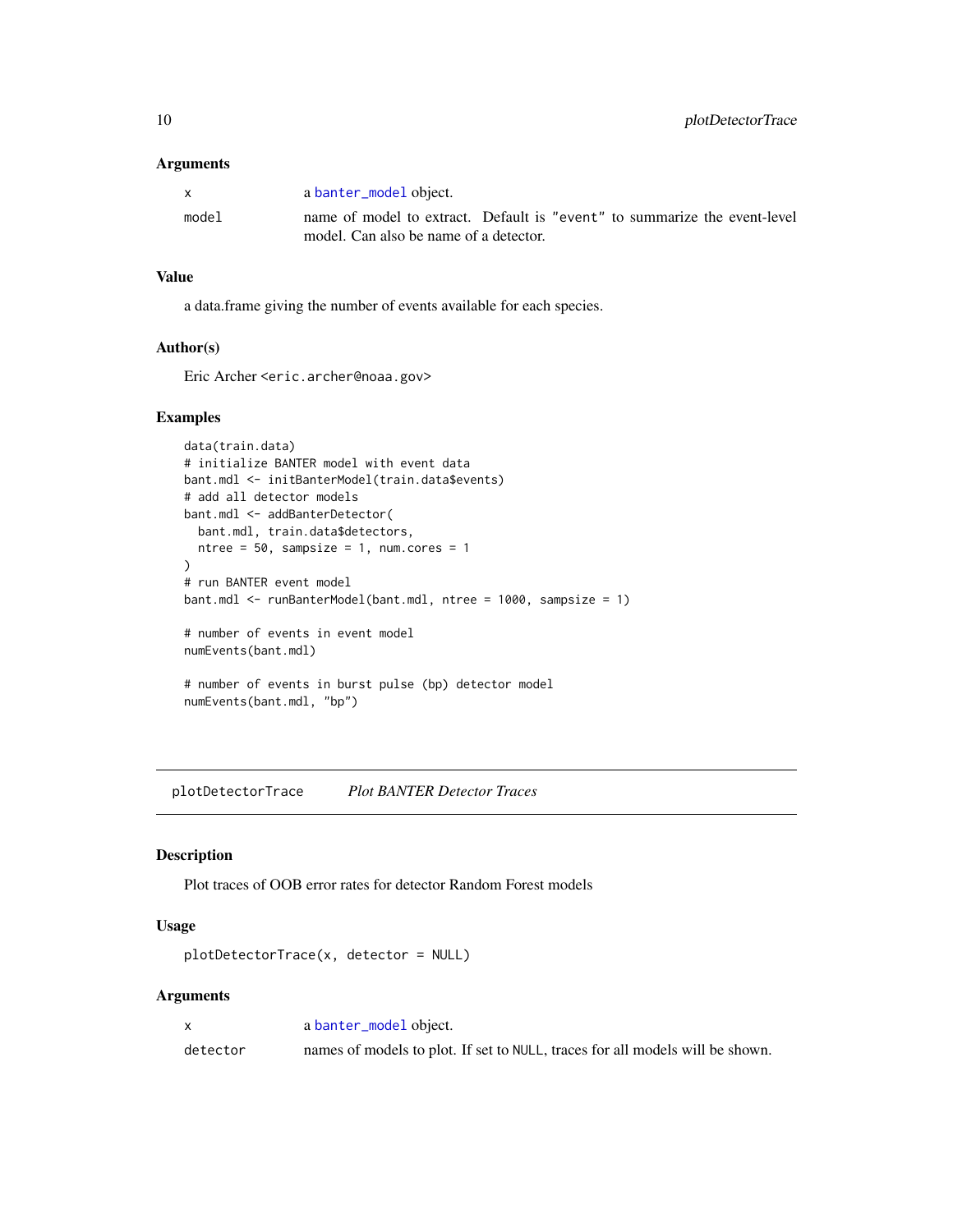#### <span id="page-10-0"></span>predict the contract of the contract of the contract of the contract of the contract of the contract of the contract of the contract of the contract of the contract of the contract of the contract of the contract of the co

## Author(s)

Eric Archer <eric.archer@noaa.gov>

## See Also

[plotRFtrace](#page-0-0)

## Examples

```
data(train.data)
# initialize BANTER model with event data
bant.mdl <- initBanterModel(train.data$events)
# add all detector models
bant.mdl <- addBanterDetector(
 bant.mdl, train.data$detectors,
 ntree = 50, sampsize = 1, num.cores = 1
\mathcal{L}
```

```
plotDetectorTrace(bant.mdl)
```
predict *Predict BANTER events*

## Description

Predict species of events for novel data from a BANTER model.

#### Usage

```
## S3 method for class 'banter_model'
predict(object, new.data, ...)
```
## Arguments

| object   | a banter_model object.                                                                                                                                                                                                                                                                                                                                                                                                                                                     |
|----------|----------------------------------------------------------------------------------------------------------------------------------------------------------------------------------------------------------------------------------------------------------------------------------------------------------------------------------------------------------------------------------------------------------------------------------------------------------------------------|
| new.data | a list of event and detector data that has the same predictors as in the banter_model.<br>It must contain elements called events and detectors. The events element<br>must be a data. frame that has a column called event . id and the same predictor<br>columns as the event data used to initialize the banter model (see init Banter Model).<br>The detectors element must be a named list with the same detectors used to<br>build the model (see addBanterDetector). |
| $\cdots$ | unused.                                                                                                                                                                                                                                                                                                                                                                                                                                                                    |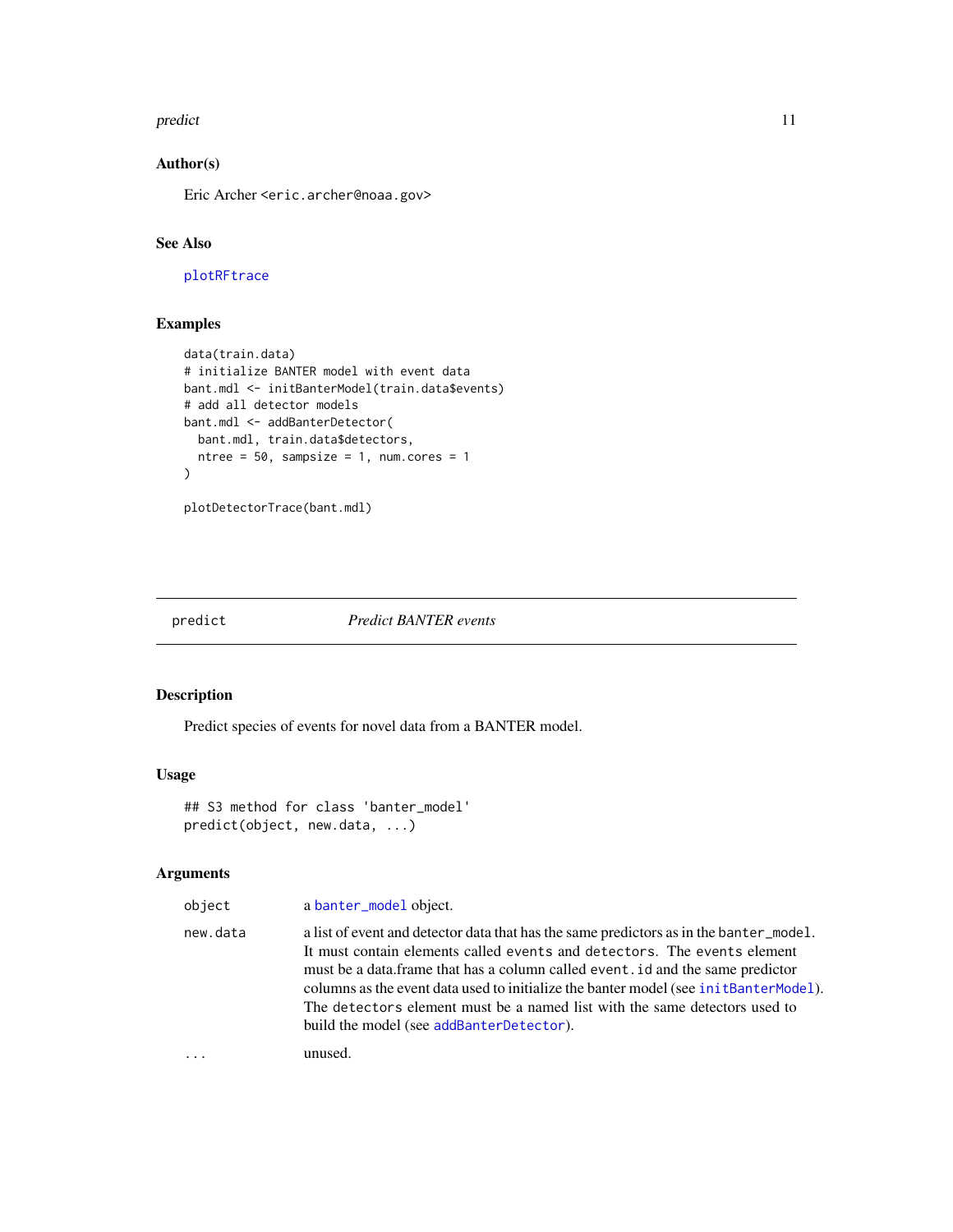#### Value

A list with the following elements:

events the data frame used in the event model for predictions.

predict.df data.frame of predicted species and assignment probabilities for each event.

#### Author(s)

Eric Archer <eric.archer@noaa.gov>

#### Examples

```
data(train.data)
# initialize BANTER model with event data
bant.mdl <- initBanterModel(train.data$events)
# add all detector models
bant.mdl <- addBanterDetector(
  bant.mdl, train.data$detectors,
  ntree = 50, sampsize = 2, num.cores = 1
)
# run BANTER event model
bant.mdl <- runBanterModel(bant.mdl, ntree = 1000, sampsize = 1)
# predict test data
data(test.data)
test.pred <- predict(bant.mdl, test.data)
test.pred
```
runBanterModel *Run BANTER Model*

#### Description

Build full event classifier model

#### Usage

```
runBanterModel(x, ntree, sampsize = 1)
```
#### Arguments

| x        | a banter_model object.                             |
|----------|----------------------------------------------------|
| ntree    | number of trees.                                   |
| sampsize | number or fraction of samples to use in each tree. |

#### Value

a [banter\\_model](#page-0-0) object with the complete BANTER model.

<span id="page-11-0"></span>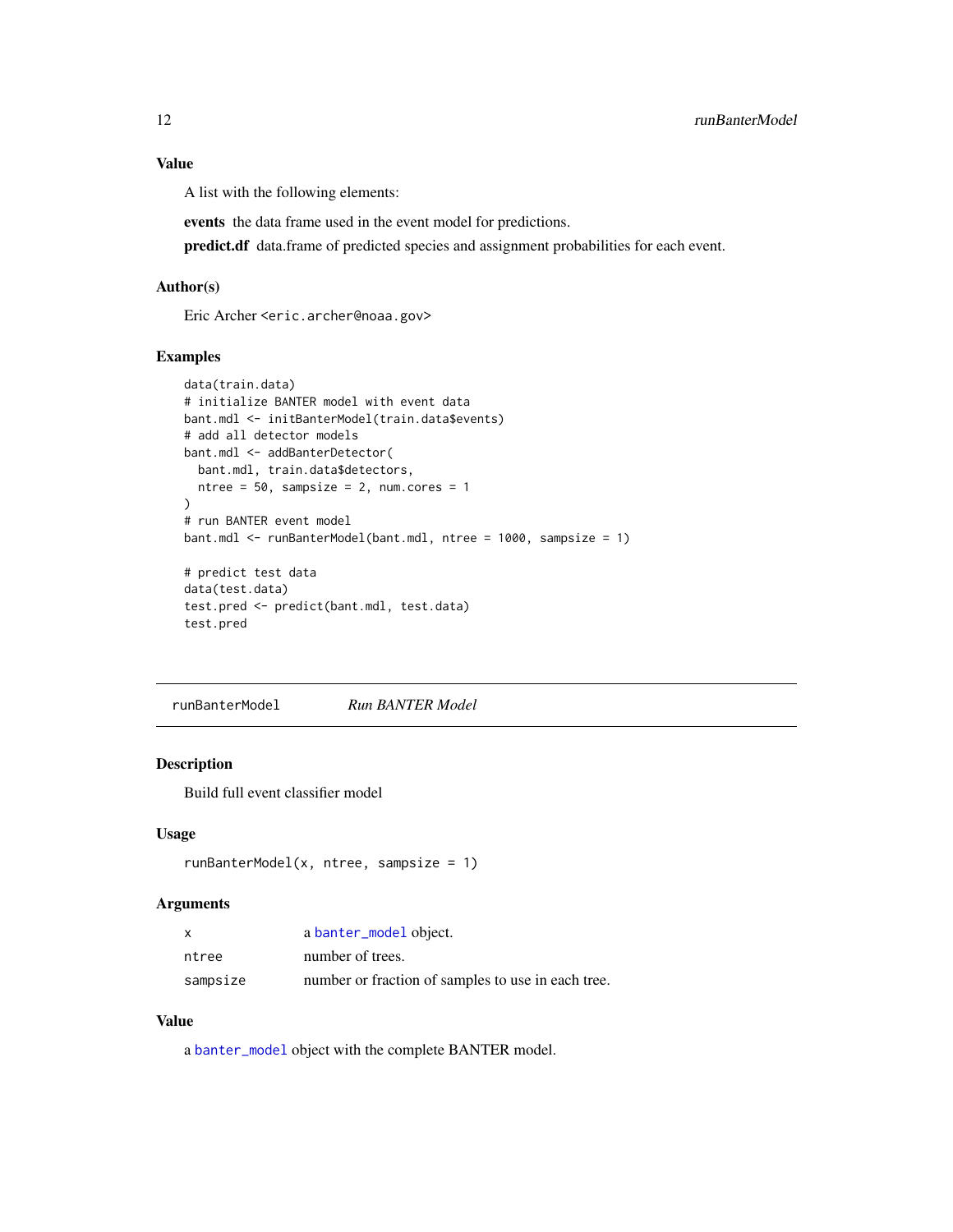#### <span id="page-12-0"></span>summary the contract of the contract of the contract of the contract of the contract of the contract of the contract of the contract of the contract of the contract of the contract of the contract of the contract of the co

#### Author(s)

Eric Archer <eric.archer@noaa.gov>

#### Examples

```
data(train.data)
# initialize BANTER model with event data
bant.mdl <- initBanterModel(train.data$events)
# add all detector models
bant.mdl <- addBanterDetector(
 bant.mdl, train.data$detectors,
  ntree = 50, sampsize = 1, num.cores = 1
)
# run BANTER event model
bant.mdl <- runBanterModel(bant.mdl, ntree = 1000, sampsize = 1)
summary(bant.mdl)
```
summary *BANTER Classifier Model Summary*

#### Description

Display summaries for event and detector models

#### Usage

```
## S3 method for class 'banter_model'
summary(object, model = "event", n = 0.1,
 bins = 20, ...
```
#### Arguments

| object  | a banter_model object.                                                                                                |
|---------|-----------------------------------------------------------------------------------------------------------------------|
| model   | name of model to summarize. Default is "event" to summarize the event-level<br>model. Can also be name of a detector. |
| n       | number of final iterations to summarize OOB error rate for. If between 0 and 1<br>is taken as a proportion of chain.  |
| bins    | number of bins in inbag histogram.                                                                                    |
| $\cdot$ | ignored.                                                                                                              |

#### Value

In the plot that is created, the upper panel shows the trace of the Random Forest model OOB rate across sequential trees in the forest. The lower plot shows a frequency histogram of the number of times each sample was inbag (used as training data in a tree in the forest). The vertical red lines indicate the expected inbag rate for samples of each species.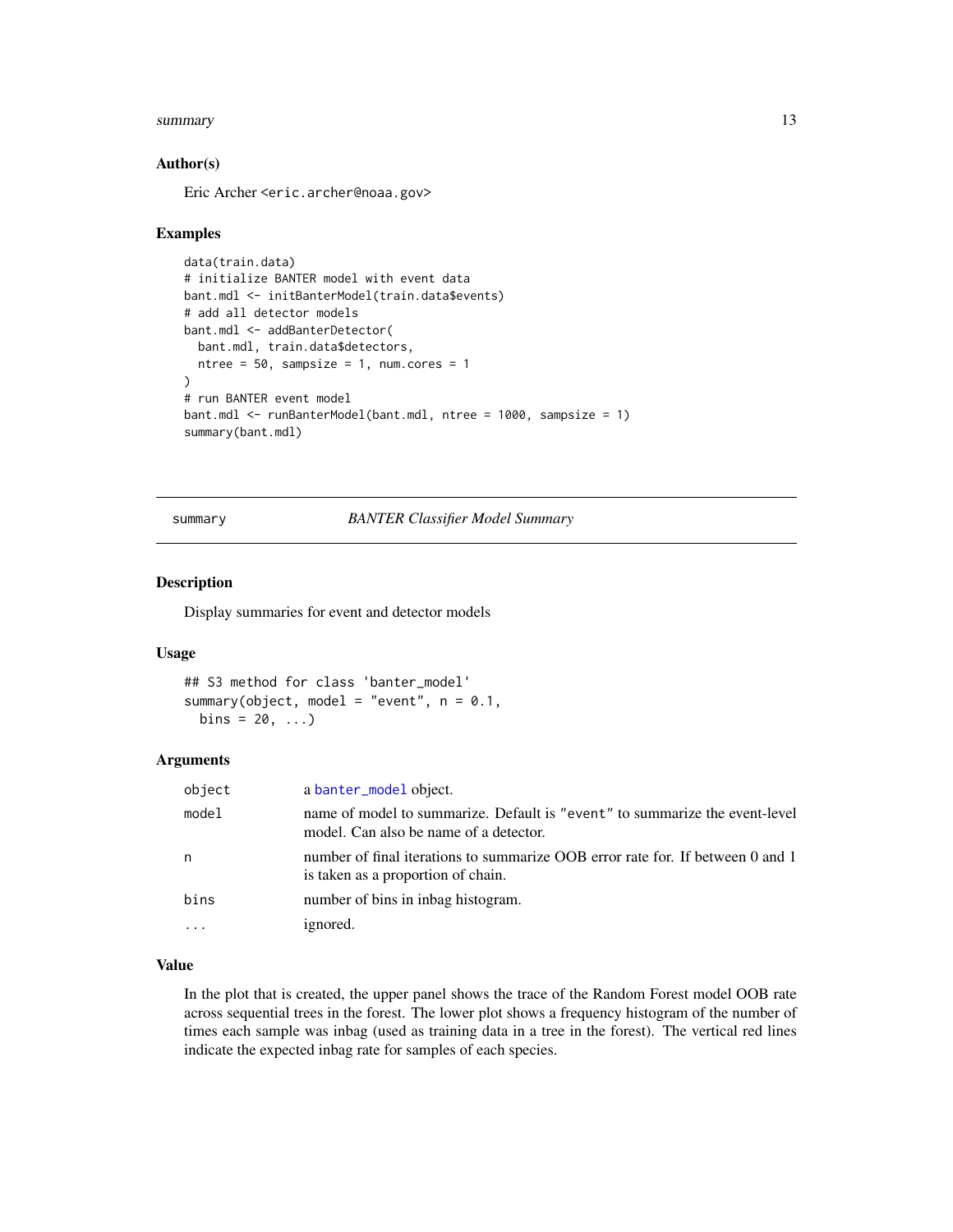<span id="page-13-0"></span>14 train.data

## Author(s)

Eric Archer <eric.archer@noaa.gov>

#### Examples

```
data(train.data)
# initialize BANTER model with event data
bant.mdl <- initBanterModel(train.data$events)
# add all detector models
bant.mdl <- addBanterDetector(
  bant.mdl, train.data$detectors,
  ntree = 50, sampsize = 1, num.cores = 1
)
# run BANTER event model
bant.mdl <- runBanterModel(bant.mdl, ntree = 1000, sampsize = 1)
summary(bant.mdl)
```
test.data *Testing events and detectors*

#### Description

A list of events and call data from detectors for testing BANTER model

#### Usage

data(test.data)

#### Format

list

train.data *Training events and detectors*

## Description

A list of events and call data from detectors for training BANTER model

## Usage

```
data(train.data)
```
#### Format

list